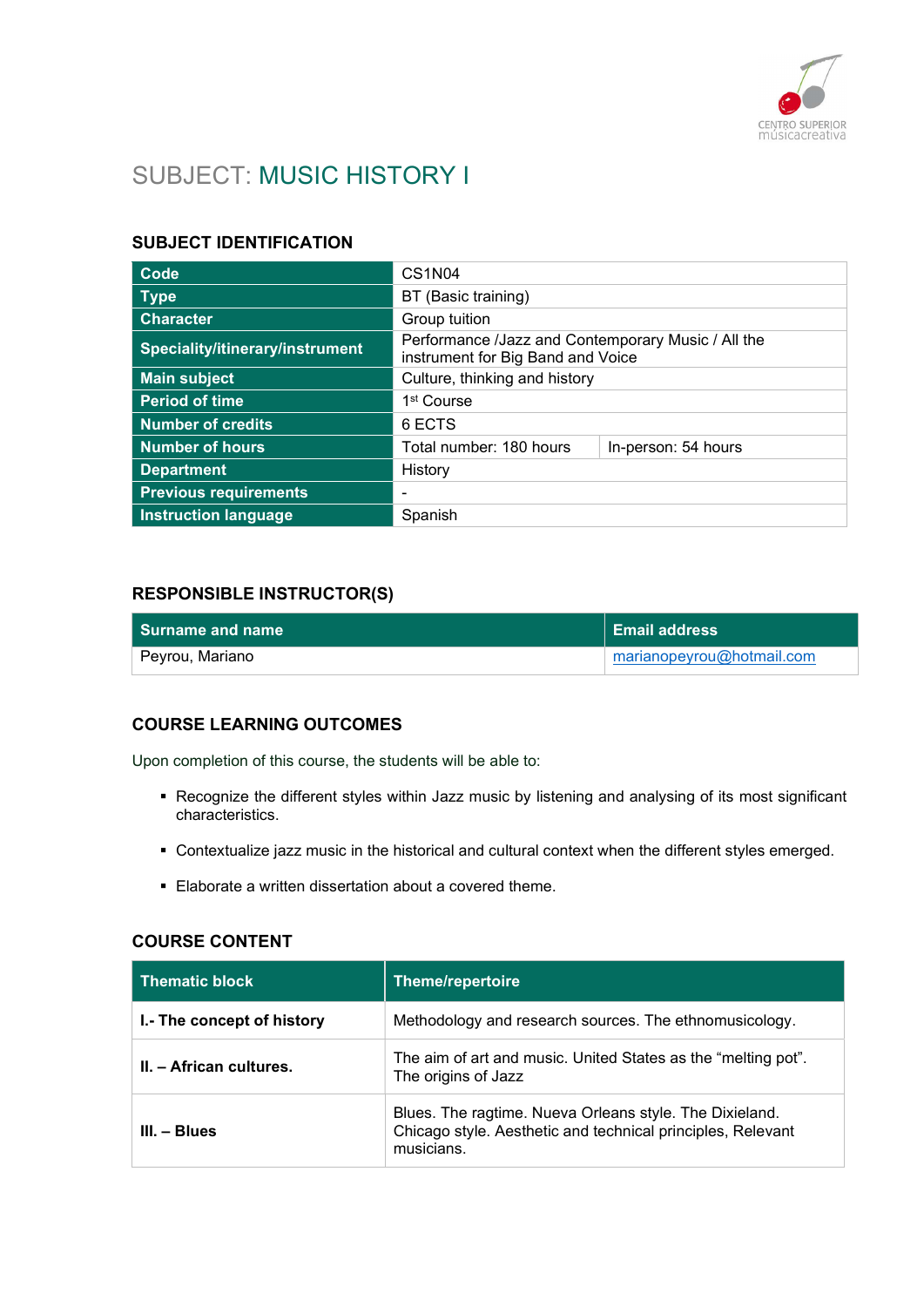

| $IV. - Swing$               | Swing and the rise of the 'big bands'. Aesthetic and technical<br>principles. Relevant musicians. |
|-----------------------------|---------------------------------------------------------------------------------------------------|
| $V - Bebop$                 | Aesthetic and technical principles. Relevant musicians.                                           |
| VI. - Cool and Hard Bop     | Aesthetic and technical principles. Relevant musicians.                                           |
| VII. - Free Jazz and Fusion | Aesthetic and technical principles. Relevant musicians.                                           |
| VIII. - European Jazz       | Jazz music in Europe and Spain.                                                                   |

# STUDENT´S STUDY HOURS PLANNING

| <b>Activity type</b>                                           | <b>Total hours</b>   |
|----------------------------------------------------------------|----------------------|
| <b>Theoretic activities</b>                                    | 45 hours             |
| <b>Practice activities</b>                                     | 7.5 hours            |
| Other mandatory training activities (seminars, workshops etc.) | $\blacksquare$       |
| <b>Test taking</b>                                             | 1.5 hours            |
| <b>Student self-study hours</b>                                | 120 hours            |
| <b>Practice preparation</b>                                    | 6 hours              |
| <b>Total studying hours</b>                                    | $54+126 = 180$ hours |

## **METHODOLOGY**

| <b>Theoretical activities</b>                                                | Theoretical/conceptual explanations and analysis of different<br>examples coming from all the most relevant music styles. |
|------------------------------------------------------------------------------|---------------------------------------------------------------------------------------------------------------------------|
| <b>Practical activities</b>                                                  | Practical application of what has been studied in class through<br>listening exercises and test analysis                  |
| <b>Other training mandatory</b><br>activities (workshops,<br>seminars, etc.) | Thematic sessions with visiting professors                                                                                |

## ASSESSMENT TOOLS

| <b>Theoretical activities</b> | Participation: The students must actively participate in class, proving<br>interest and/or understanding of the content covered.<br>Continuous evaluation: The students must fulfil the requested<br>assignments during the whole academic course, proving research<br>ability and practice synthesis skills concerning theoretical concepts in<br>performance.<br>Theoretical exams: The students must take at least two exams during<br>the academic course to show the theoretical knowledge acquired. |
|-------------------------------|-----------------------------------------------------------------------------------------------------------------------------------------------------------------------------------------------------------------------------------------------------------------------------------------------------------------------------------------------------------------------------------------------------------------------------------------------------------------------------------------------------------|
| <b>Practical activities</b>   | Participation: The students must actively participate in class, proving<br>interest and/or understanding of the content covered.                                                                                                                                                                                                                                                                                                                                                                          |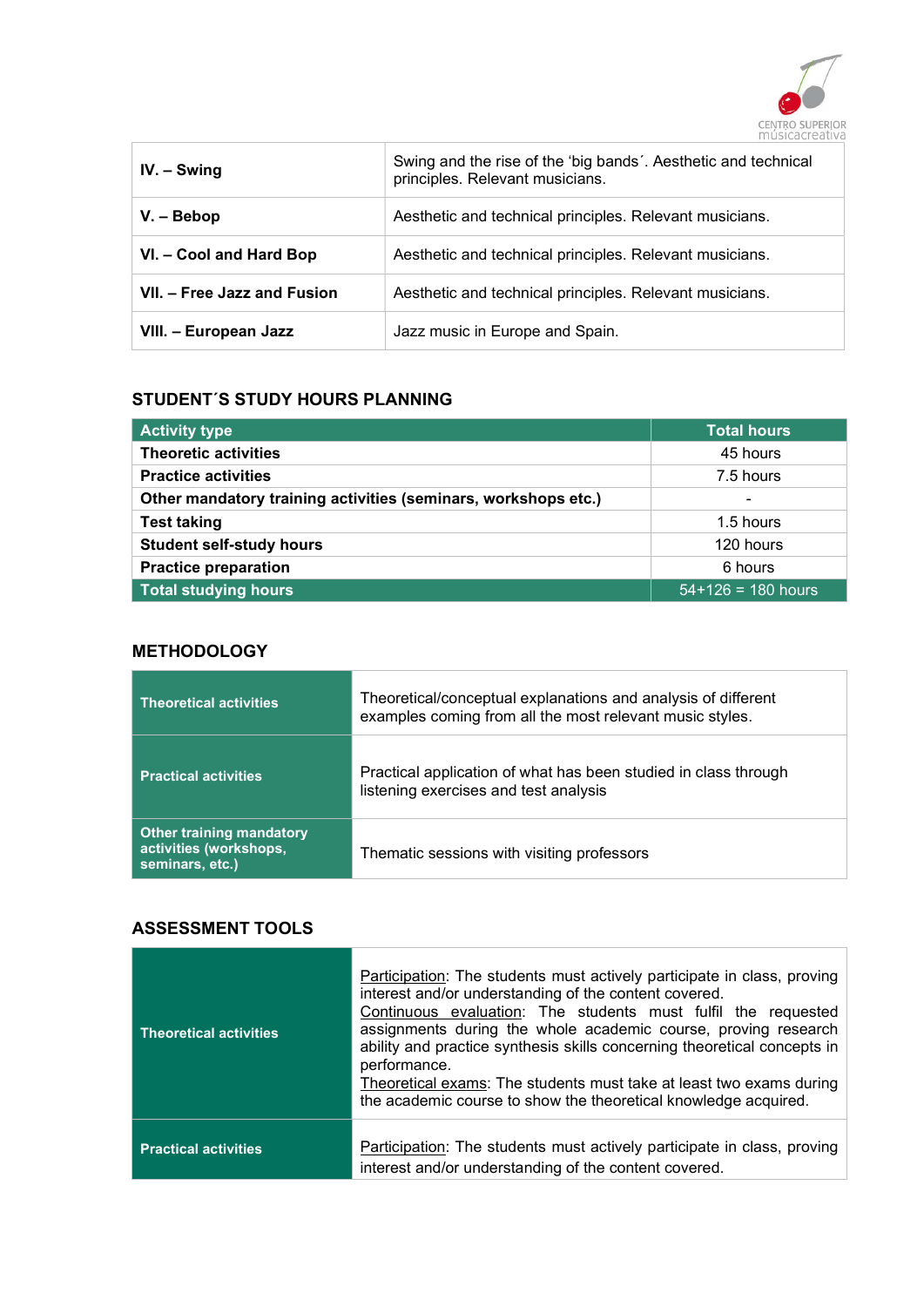

|                                    | Continuous evaluation: The students must fulfil the requested practical<br>assignments during the whole academic course based on to team-<br>work dynamics and also prove writing and oral skills, beside<br>performing skills.<br>Performance exams: The students must take at least two exams<br>during the academic course in order to show the practical skills<br>acquired and the practical assimilation of the course contents,<br>following the tests instructions. |
|------------------------------------|-----------------------------------------------------------------------------------------------------------------------------------------------------------------------------------------------------------------------------------------------------------------------------------------------------------------------------------------------------------------------------------------------------------------------------------------------------------------------------|
| <b>Other educational mandatory</b> | Participation: The students must actively participate in the different                                                                                                                                                                                                                                                                                                                                                                                                      |
| activities (workshops,             | relevant events as considered by the instructor or by the degree                                                                                                                                                                                                                                                                                                                                                                                                            |
| seminars, etc.)                    | coordinators.                                                                                                                                                                                                                                                                                                                                                                                                                                                               |

### ASSESSMENT CRITERIA

| <b>Theoretical activities</b>                                                | To show the knowledge acquired through the evaluation activities.                                                                                                                                                                                        |
|------------------------------------------------------------------------------|----------------------------------------------------------------------------------------------------------------------------------------------------------------------------------------------------------------------------------------------------------|
| <b>Practical activities</b>                                                  | To prove understanding and knowledge of the main styles and<br>performers of jazz history through critical debate and written<br>assignments. To be able to identify them and deduce the music and<br>style characteristics from listening music pieces. |
| <b>Other training mandatory</b><br>activities (workshops,<br>seminars, etc.) | To attend and participate in the relevant events for their education<br>(Meet the artists sessions, invited professors sessions, concerts<br>and rehearsals)                                                                                             |

# GRADE DETERMINATION SYSTEM

# Grade determination system in continuous assessment

|                                         | <b>Grade percentage</b> |
|-----------------------------------------|-------------------------|
| Participation and continuous assessment | 10%                     |
| Written assignment                      | 20%                     |
| Final audition                          | 30%                     |
| Final exam                              | 40%                     |
| Total                                   | 100%                    |

# Grade determination system in cases of loss of continuous assessment right

|            | <b>Grade percentage</b> |
|------------|-------------------------|
| Final exam | 80%                     |
| Total      | 80%                     |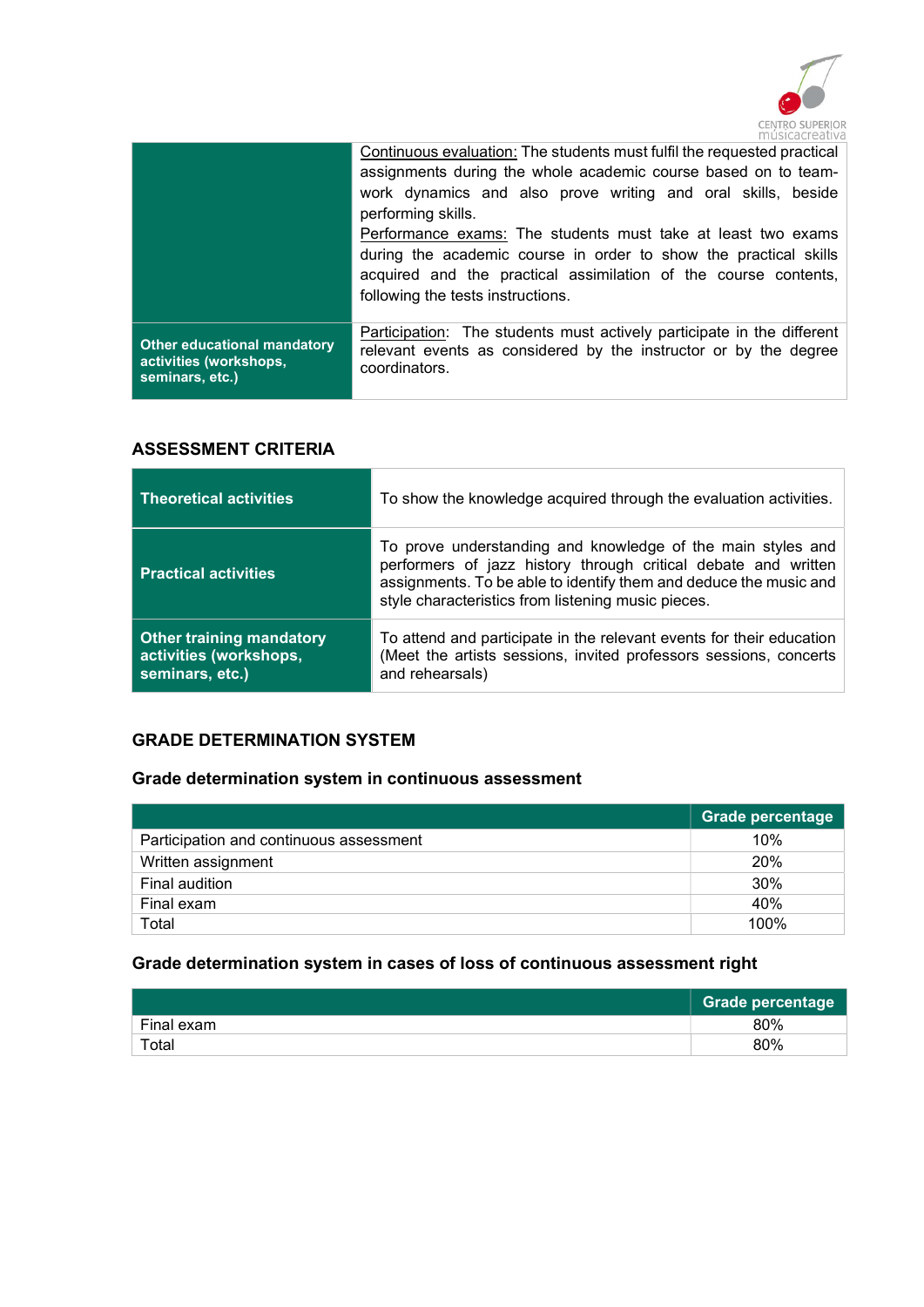

### Grade determination system for the extraordinary assessment call

|             | <b>Grade percentage</b> |
|-------------|-------------------------|
| Retake exam | 100%                    |
| Total       | 100%                    |

#### Grade determination system for students with disabilities

In principle, the grade determination system for students with disabilities will be carried out following the criteria set for the rest of the students, ensuring equal opportunities and conditions for all the students. However, if necessary, the instructor in charge will take into account the type of disability of the concerned student. Should the situation apply, the assessment conditions will be adapted in accordance to the limitations of the corresponding disability.

These considerations will be established once the concerned student enrols in the corresponding courses. For the official records, the student and/or the student representative will be requested to present the corresponding disability report for the official accreditation.

|                                         | <b>Grade percentage</b> |
|-----------------------------------------|-------------------------|
| Participation and continuous assessment | 10%                     |
| Written assignment                      | <b>20%</b>              |
| Final audition                          | 30%                     |
| Final exam                              | 40%                     |

### RESOURCES AND DIDACTIC MATERIALS

### Campus virtual https://musicacreativa.classlife.education/

#### Bibliography

| <b>Tittle</b>    | El jazz. Su origen y desarrollo.           |
|------------------|--------------------------------------------|
| <b>Author</b>    | J. Berendt                                 |
| <b>Publisher</b> | Fondo de Cultura Económica.                |
|                  |                                            |
| <b>Tittle</b>    | Blues: la música del delta del Mississippi |
| <b>Author</b>    | T. Gioia                                   |
| <b>Publisher</b> | Turner                                     |
|                  |                                            |
| <b>Tittle</b>    | Historia del jazz                          |
| <b>Author</b>    | T. Gioia                                   |
| <b>Publisher</b> | Turner                                     |

# Complementary bibliography

| Tittle           | Landing on the Wrong Note. Jazz, Dissonance and Critical Practice |
|------------------|-------------------------------------------------------------------|
| l Author         | A. Heble                                                          |
| <b>Publisher</b> | Routledge                                                         |